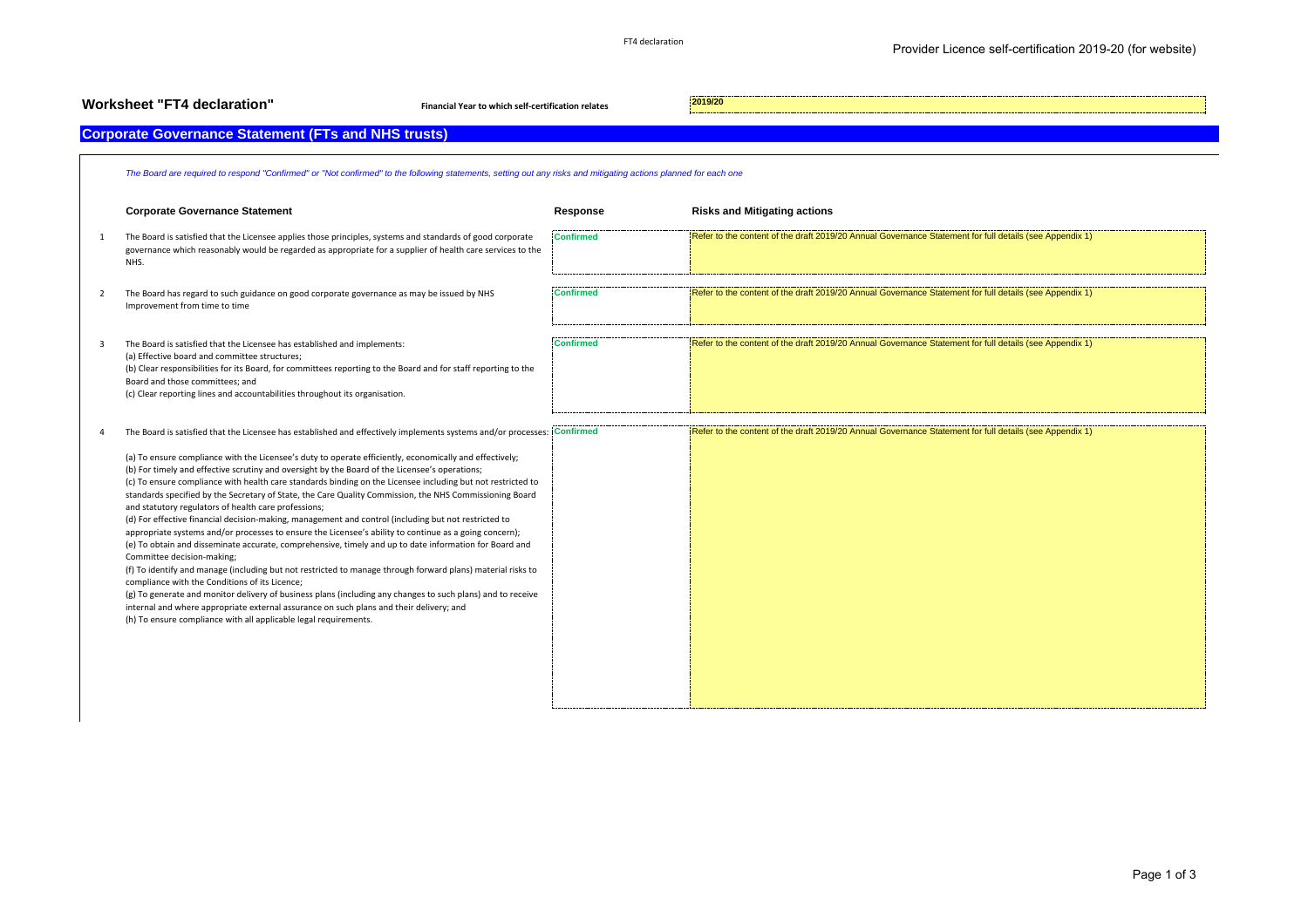|                                                                                                                                                                                                  | The Board is satisfied that the systems and/or processes referred to in paragraph 4 (above) should include<br>but not be restricted to systems and/or processes to ensure:                                                      | <b>Confirmed</b> | Refer to the content of the draft 2019/20 Annual Governance Statement for full details (see Appendix 1) |
|--------------------------------------------------------------------------------------------------------------------------------------------------------------------------------------------------|---------------------------------------------------------------------------------------------------------------------------------------------------------------------------------------------------------------------------------|------------------|---------------------------------------------------------------------------------------------------------|
|                                                                                                                                                                                                  |                                                                                                                                                                                                                                 |                  |                                                                                                         |
|                                                                                                                                                                                                  | (a) That there is sufficient capability at Board level to provide effective organisational leadership on the<br>quality of care provided;                                                                                       |                  |                                                                                                         |
|                                                                                                                                                                                                  | (b) That the Board's planning and decision-making processes take timely and appropriate account of quality                                                                                                                      |                  |                                                                                                         |
|                                                                                                                                                                                                  | of care considerations;<br>(c) The collection of accurate, comprehensive, timely and up to date information on quality of care;                                                                                                 |                  |                                                                                                         |
|                                                                                                                                                                                                  | (d) That the Board receives and takes into account accurate, comprehensive, timely and up to date                                                                                                                               |                  |                                                                                                         |
|                                                                                                                                                                                                  | information on quality of care;<br>(e) That the Licensee, including its Board, actively engages on quality of care with patients, staff and other                                                                               |                  |                                                                                                         |
|                                                                                                                                                                                                  | relevant stakeholders and takes into account as appropriate views and information from these sources; and<br>(f) That there is clear accountability for quality of care throughout the Licensee including but not restricted to |                  |                                                                                                         |
|                                                                                                                                                                                                  | systems and/or processes for escalating and resolving quality issues including escalating them to the Board                                                                                                                     |                  |                                                                                                         |
|                                                                                                                                                                                                  | where appropriate.                                                                                                                                                                                                              |                  |                                                                                                         |
|                                                                                                                                                                                                  |                                                                                                                                                                                                                                 |                  |                                                                                                         |
|                                                                                                                                                                                                  |                                                                                                                                                                                                                                 |                  |                                                                                                         |
|                                                                                                                                                                                                  |                                                                                                                                                                                                                                 |                  |                                                                                                         |
| 6                                                                                                                                                                                                | The Board is satisfied that there are systems to ensure that the Licensee has in place personnel on the Board,                                                                                                                  | <b>Confirmed</b> | Refer to the content of the draft 2019/20 Annual Governance Statement for full details (see Appendix 1) |
| reporting to the Board and within the rest of the organisation who are sufficient in number and appropriately<br>qualified to ensure compliance with the conditions of its NHS provider licence. |                                                                                                                                                                                                                                 |                  |                                                                                                         |
|                                                                                                                                                                                                  |                                                                                                                                                                                                                                 |                  |                                                                                                         |
|                                                                                                                                                                                                  |                                                                                                                                                                                                                                 |                  |                                                                                                         |
|                                                                                                                                                                                                  | Signed on behalf of the Board of directors, and, in the case of Foundation Trusts, having regard to the views of the governors                                                                                                  |                  |                                                                                                         |
|                                                                                                                                                                                                  |                                                                                                                                                                                                                                 |                  |                                                                                                         |
|                                                                                                                                                                                                  |                                                                                                                                                                                                                                 |                  |                                                                                                         |
|                                                                                                                                                                                                  | Signature<br>Signature                                                                                                                                                                                                          |                  |                                                                                                         |
|                                                                                                                                                                                                  |                                                                                                                                                                                                                                 |                  |                                                                                                         |
|                                                                                                                                                                                                  | <b>Name Miles Scott</b><br>Name David Highton                                                                                                                                                                                   |                  |                                                                                                         |
|                                                                                                                                                                                                  | Further explanatory information should be provided below where the Board has been unable to confirm declarations under FT4.                                                                                                     |                  |                                                                                                         |